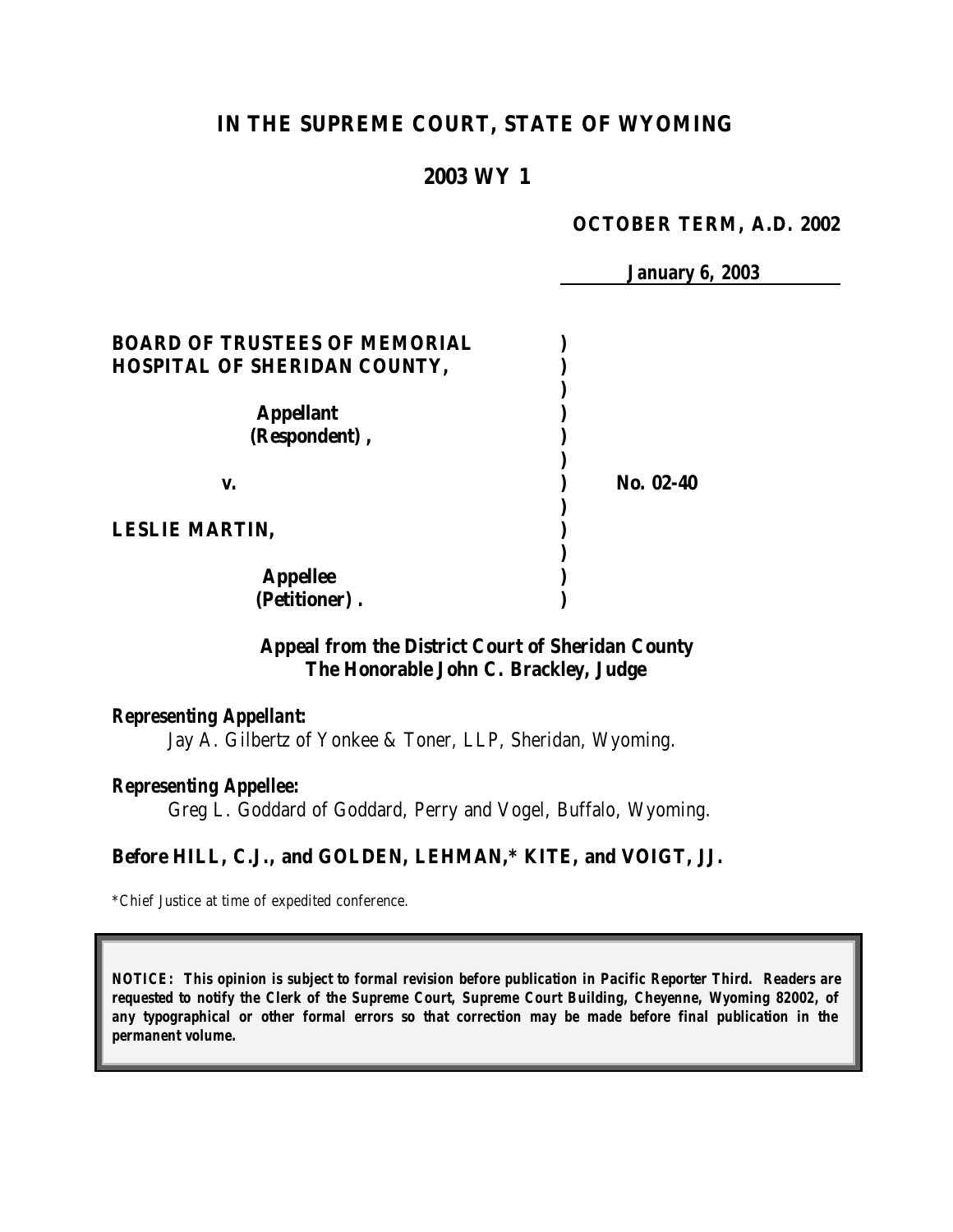### **HILL, Chief Justice.**

[¶1] Appellant, Board of Trustees of Memorial Hospital of Sheridan County (Board), brings an appeal to this Court, challenging the order of the district court, which remanded Appellee's, Leslie Martin's (Martin), employment termination case to the Board for additional proceedings.

[¶2] We will dismiss the appeal on the basis that the district court's order remanding to the Board for further proceedings is not an appealable order, as contemplated by W.R.A.P. 1.05, and send the matter back to the district court for enforcement of the remand order.

### **ISSUES**

[¶3] The Board posits these issues:

I. Was there substantial evidence to support the Trustees' conclusion that Leslie Martin was given a pre-termination meeting with her supervisors?

II. What procedure should be used to correct a clerical error in the findings of fact of an administrative agency which misidentified the date of a meeting, but is otherwise supported by the record?

Martin couches the issues in these terms:

1. Whether Memorial Hospital of Sheridan County followed the procedures set forth in its Employee Manual when terminating Appellee.

2. Whether the Board of Trustees for the Memorial Hospital of Sheridan County's decision upholding Appellee's termination was supported by substantial evidence in the record.

In its reply brief, the Board addresses two additional issues:

I. Whether the Appellee, having failed to cross-appeal, can attack the district court's order and request relief greater than that granted by the district court.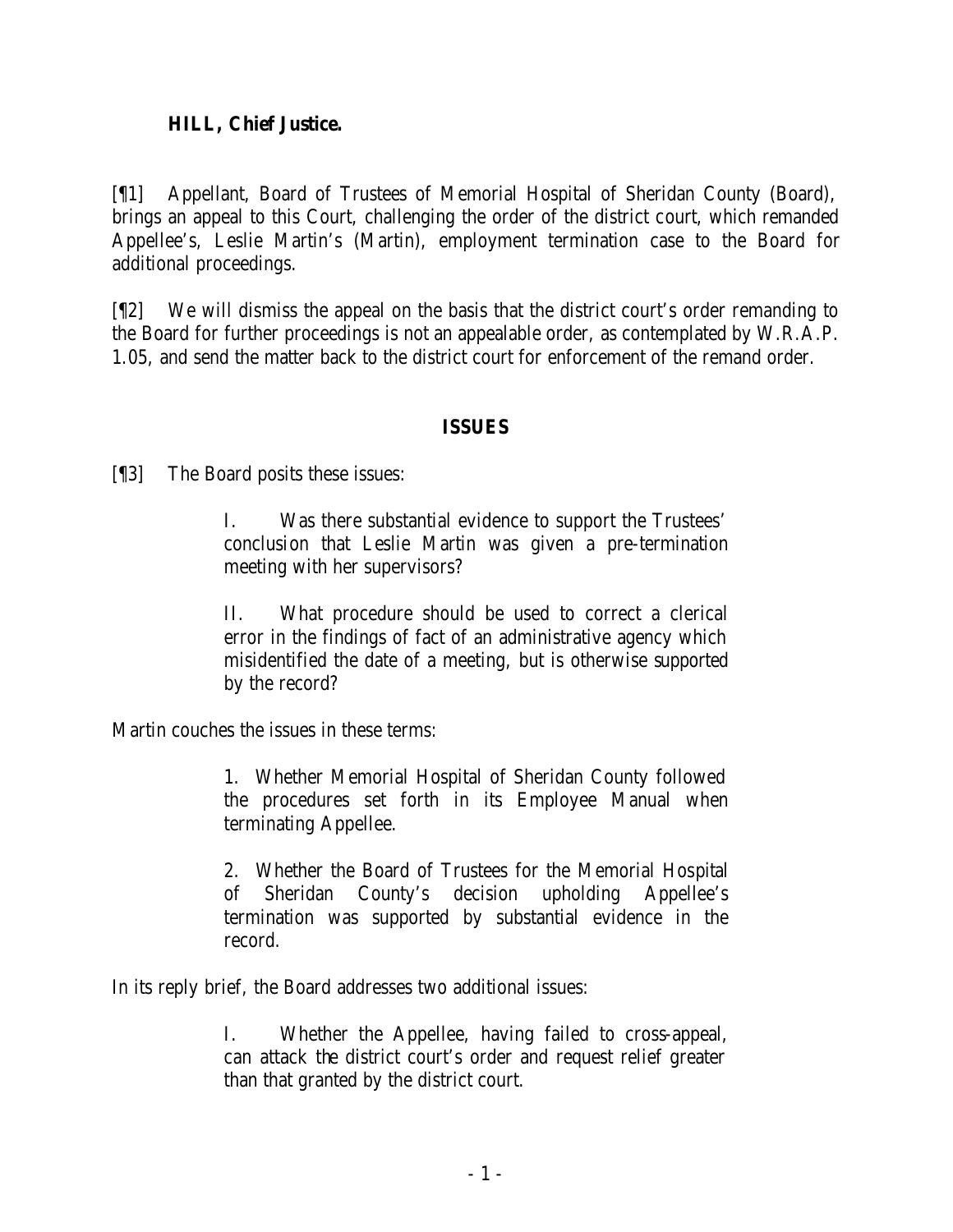II. If properly before this court, whether there is substantial evidence to support the Board's decision upholding Martin's termination.

## **FACTS**

[¶4] The facts pertinent to this appeal are relatively brief, though the facts relevant to the determination of the validity of the Board's action approving the termination of Martin's employment are considerably more complex. As background, we will simply note that Martin was a pediatric nurse at the hospital and was fired from her job on the basis that she revealed confidential patient information about an individual identified in the record as "J.W." The hospital's personnel manual authorizes termination for a violation of patient confidentiality. J.W. was a neighbor of Martin's, and they had considerable differences between them as neighbors, principally because of Martin's dogs. Martin had a sled dog team, and she kenneled 18 dogs on her property. On January 22, 2001, Martin was interviewed by Larque Richter, a friend to J.W. and a reporter for KOTA Territory, a television broadcast news organization. The subject of the interview was Martin's sled dogs and an upcoming sled dog race. When Richter asked Martin if her dogs had caused problems with her neighbors, Martin told of her problems with J.W. and further stated that J.W. "was a drunk in my opinion and she was a detox case, meaning she ought to be in detox because she acts like it."

[¶5] A week or so later, Richter reported that information to J.W. and J.W., in turn, reported it to the hospital, demanding action. As a first step in the disciplinary process Martin was asked to attend a "meeting" with her supervisors. At that meeting, the supervisors concluded that Martin admitted that she violated patient confidentiality. Martin was permitted to prepare her thoughts on the matter and had a second meeting with her supervisors. The thrust of Martin's presentation at that meeting was to document the details of the disagreements she had experienced with J.W. The second meeting was brief, and Martin's supervisors did not consider her materials relevant to the breach of patient confidentiality. It is now Martin's contention that had she received notice of the purpose of the initial meeting, she would have been prepared to better explain that she knew of J.W.'s alcohol/drug problems from sources other than hospital records. Thus, while she did say the things attributed to her by Richter, that information was gleaned from contacts with J.W. that were unrelated to her duties as a nurse at the hospital.

[¶6] To a large extent, the termination was based upon the impression hospital personnel had that Martin admitted to a violation of the confidentiality policy. However, the record reflects that this impression actually may have been a conclusion reached by hospital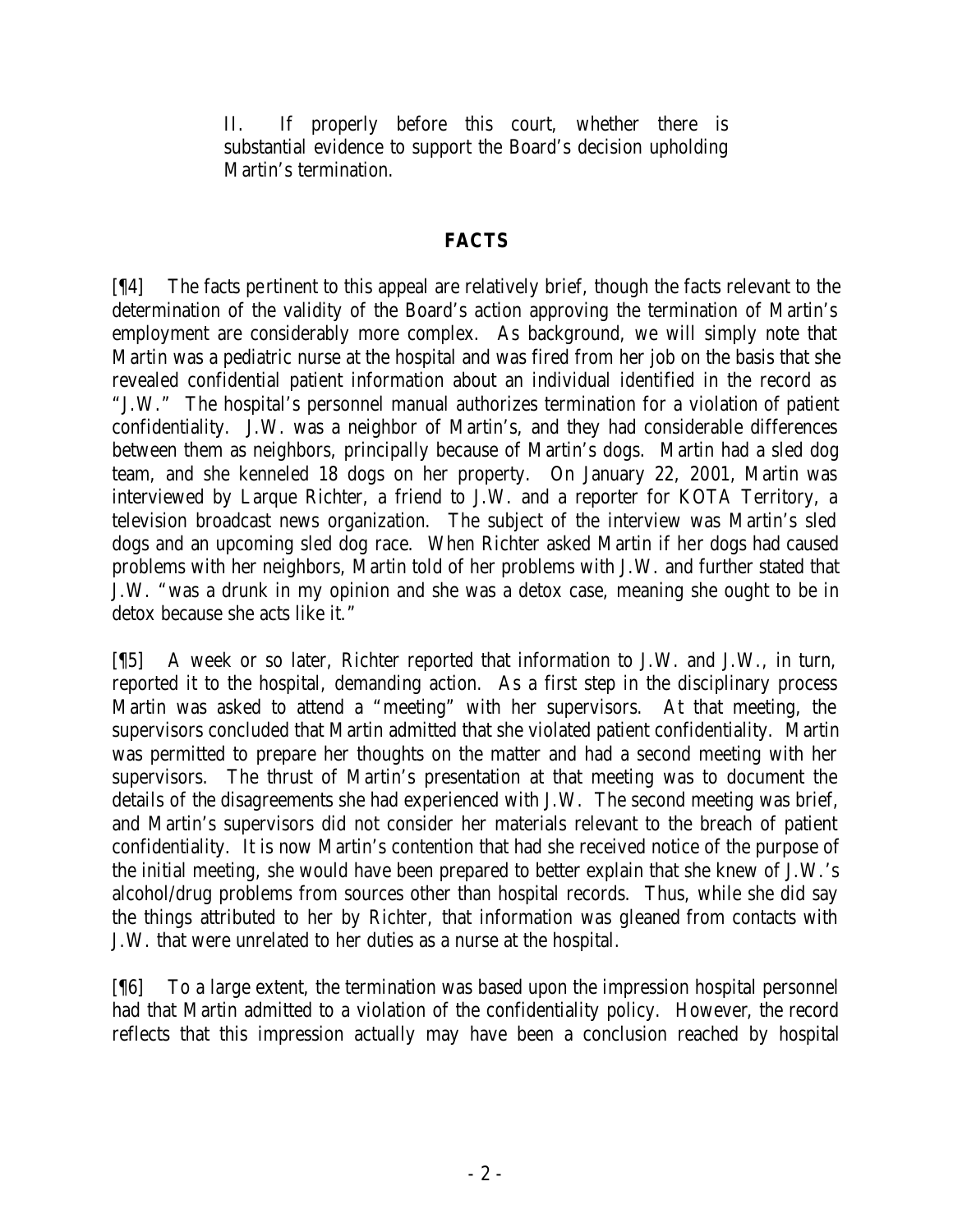personnel, rather than an actual confession to such a violation by Martin.<sup>1</sup> Martin denied that she had revealed confidential hospital information. J.W. had, in fact, been a detox patient at the hospital on several occasions, but Martin had never been involved in her treatment, and so far as the hospital knew, Martin had never had access to J.W.'s hospital/medical records. In addition, Martin testified, and the record bears out, that she did not have notice of the subject of the meeting to which she was called until she arrived at that meeting, which resulted in her dismissal. It is this phase of the termination proceedings that caused concern for the district court. Martin had an otherwise unblemished record during her employment with the hospital. The Board approved the action terminating Martin's employment.

[¶7] A petition to review that administrative action was filed in the district court under W.R.A.P. 12. The district court determined that the findings of fact in paragraph  $12<sup>2</sup>$  of the Board of Trustees' April 16, 2001 order were not supported by the record, and that Martin may not have had a sufficient opportunity to present defenses that she might have had to her termination, prior to the termination decision being made (and in some senses, then cast in concrete). For these reasons, it remanded the matter to the Board "for the limited purposes of allowing … Martin to submit documents or statements in addition to those already part of the record in defense of her termination." Clearly, the remand is for a limited purpose, but the transcript of the proceedings fleshes out the terse language of the remand order:

> THE COURT: On behalf of the trial court, I'm determined not to substitute my judgment for the administrative agency who saw and heard applicable witnesses with respect to sufficiency of evidence; but I am still troubled by the procedure that the hospital followed, particularly in light of the statement from one of the witnesses that if an employee had presented evidence on February 14, 2001 that - and I'm paraphrasing -- but to the effect that if she had not used her position at the hospital to gain information and divulge confidential information that it could have made a

<sup>1</sup> Hospital personnel took notes during the meeting(s) that supervisors had with Martin. Those notes were identified and discussed at the hearing, but were not made a part of the record on appeal.

<sup>&</sup>lt;sup>2</sup> That paragraph provides:

<sup>12.</sup> Martin was given a pre-termination hearing with her supervisors, Denise Karjewski and Linda Benth, on January 9, 2001 and given an opportunity to explain the situation. During the pre-termination hearing, Martin admitted that she had revealed confidential patient information relating to J.W. to Larque Richter during her interview with Richter.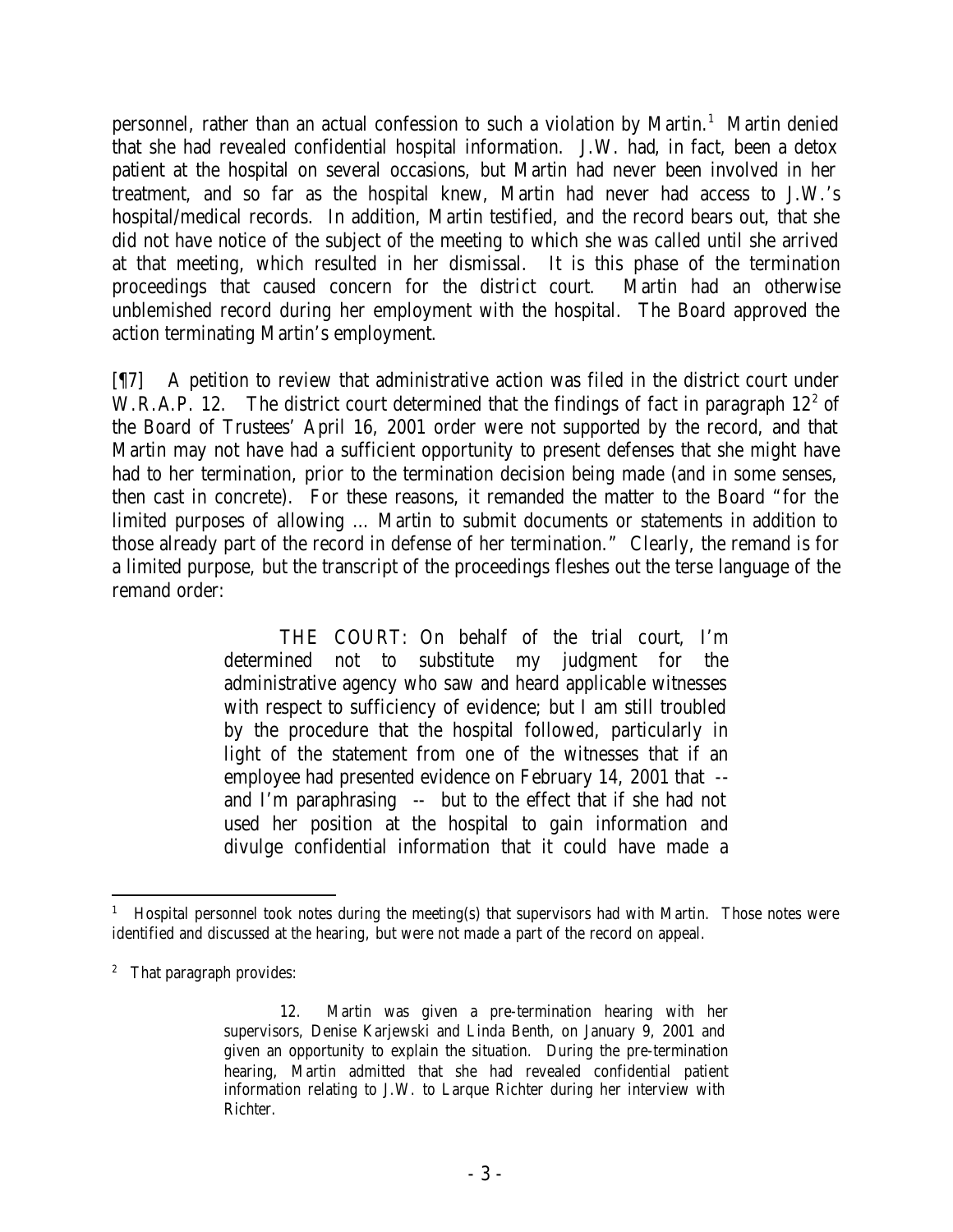difference at that point. And, yet, it appears that the hospital had already made up its mind as to what it was going to do.

And in terms of the employee's ability to appeal or question the termination, she apparently has still not received the written statement of the reasons for termination after the decision was made. And the hospital was arguing that, well, we really -- -- all we did was make the recommendation that she would be fired as of February  $16<sup>th</sup>$ , unless, of course, she changed our minds on February 14<sup>th</sup>. She didn't change our minds, so the decision stands. That's not really the way it's supposed to work under the rules.

Counsel, the Court believes that there have been a couple of errors in the administrative proceedings that resulted in the termination of this employee. One, when you look at the Board of Trustees' Findings of Fact and Conclusions of Law signed April 16, 2001 by chair Evelyn Ebzery, Finding 12, you see the determiniation that employee was given a pretermination hearing with her supervisors on January  $9<sup>th</sup>$ , 2001 and given an opportunity to explain the situation.

Aside from the obvious error that any meeting with the employee could not have been on January  $9<sup>th</sup>$  but, rather, was February  $9<sup>th</sup>$ , there's a problem in designating that hearing as a pre-termination hearing. The pre-termination hearing is one contemplated in Subsection D on Page 26 of the handbook, not the investigation hearing. So making a conclusion at that point that the employee was given an opportunity to explain the situation is somewhat misleading in terms of analyzing whether or not personnel policies were followed.

There was a meeting on February  $9<sup>h</sup>$  for purposes of conducting an investigation. The employee was not notified on that date that there had been a recommendation that she be terminated. The hospital did make a recommendation of termination at sometime prior to February 14 and did advise the employee on February  $14<sup>th</sup>$  of their recommendation and provided some opportunity for explanation by employee, albeit brief, and basically telling employee that she was fired effective February 16<sup>th</sup>. So, the Court finds that she did not have sufficient opportunity to present any defenses that she might have had at that time.

What's causing my hesitation and is troublesome to me, counsel, is that I'm not sure that this is going to make any difference, because even when questioned by counsel,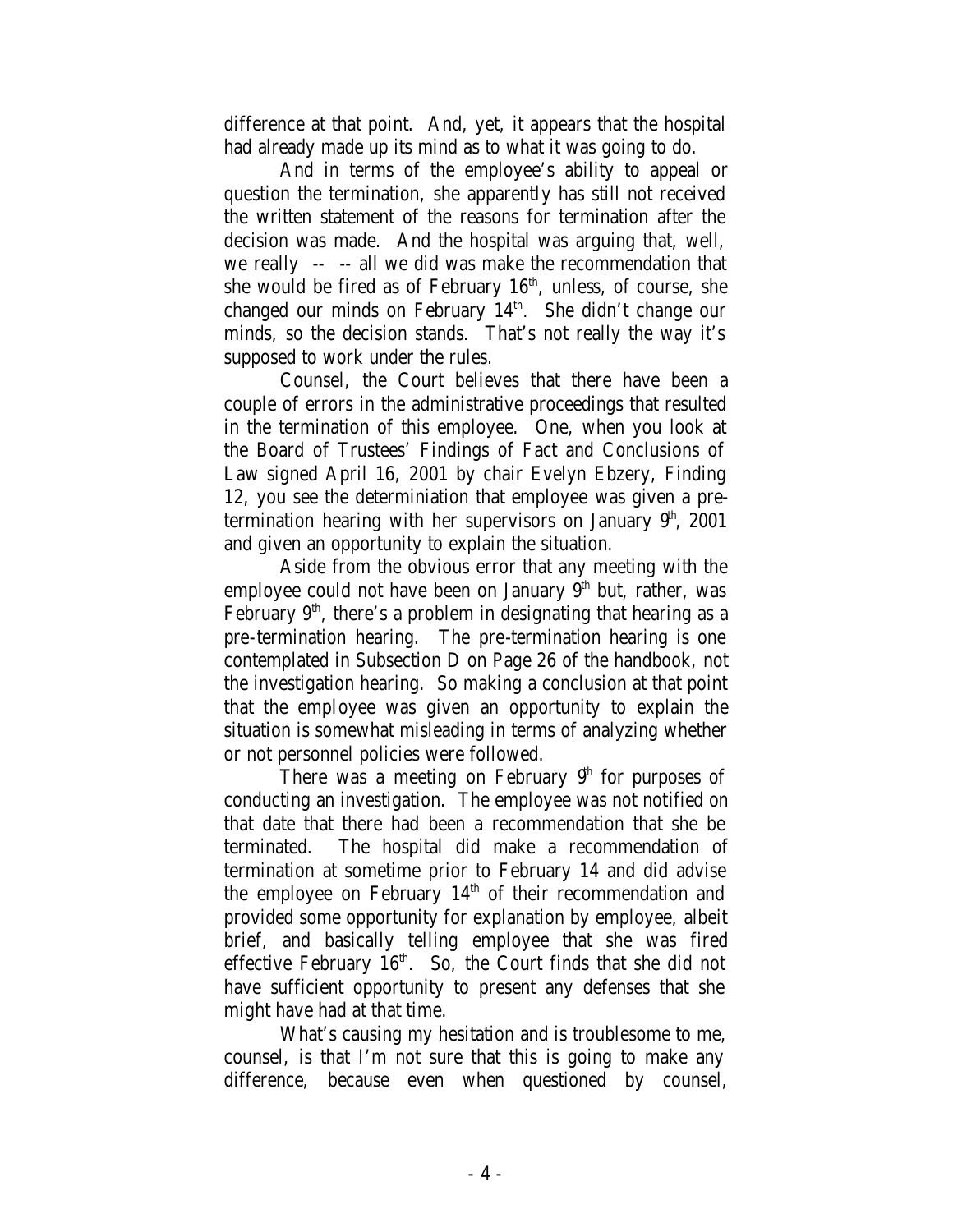employee did not give me any indication as to the type of new information she might be able to submit for the board's consideration.

But based on the failure to follow their own personnel policies, <sup>[3]</sup> the Court is going to remand this case to the hospital board – or the hospital's administrative staff designated by the administrator for purposes of allowing employee an opportunity to submit documents or statements in addition to those already part of the record in defense of termination.

[¶8] The Board filed a notice of appeal seeking further review in this Court and challenging the district court's remand order.

### **JURISDICTION**

[¶9] The parties do not directly raise the matter, but we have determined that it is necessary for us to revisit the question of whether or not an order of the district court remanding an administrative agency case for further evidentiary proceedings is an appealable order under the Wyoming Rules of Appellate Procedure as they are currently formulated. W.R.A.P. 1.05 defines "appealable order" as follows:

An appealable order is:

(a) An order affecting a substantial right in an action, when such order, in effect, determines the action and prevents a judgment; or

(b) An order affecting a substantial right made in a special proceeding; or

(c) An order made upon a summary application in an action after judgment; or

(d) An order, including a conditional order, granting a new trial on the grounds stated in Rule 59(a)(4) and (5), Wyo. R. Civ. P.; if an appeal is taken from such an order, the judgment shall remain final and in effect for the purposes of appeal by another party; or

(e) Interlocutory orders and decrees of the district courts which:

<sup>&</sup>lt;sup>3</sup> Our examination of the record reveals that the district court's assessment of the hospital's personnel rules is correct, and we need not burden this opinion with a verbatim recitation of those policies. We also acknowledge that those policies are clear beyond cavil that the unauthorized release of confidential patient information is a basis for immediate termination of an employee.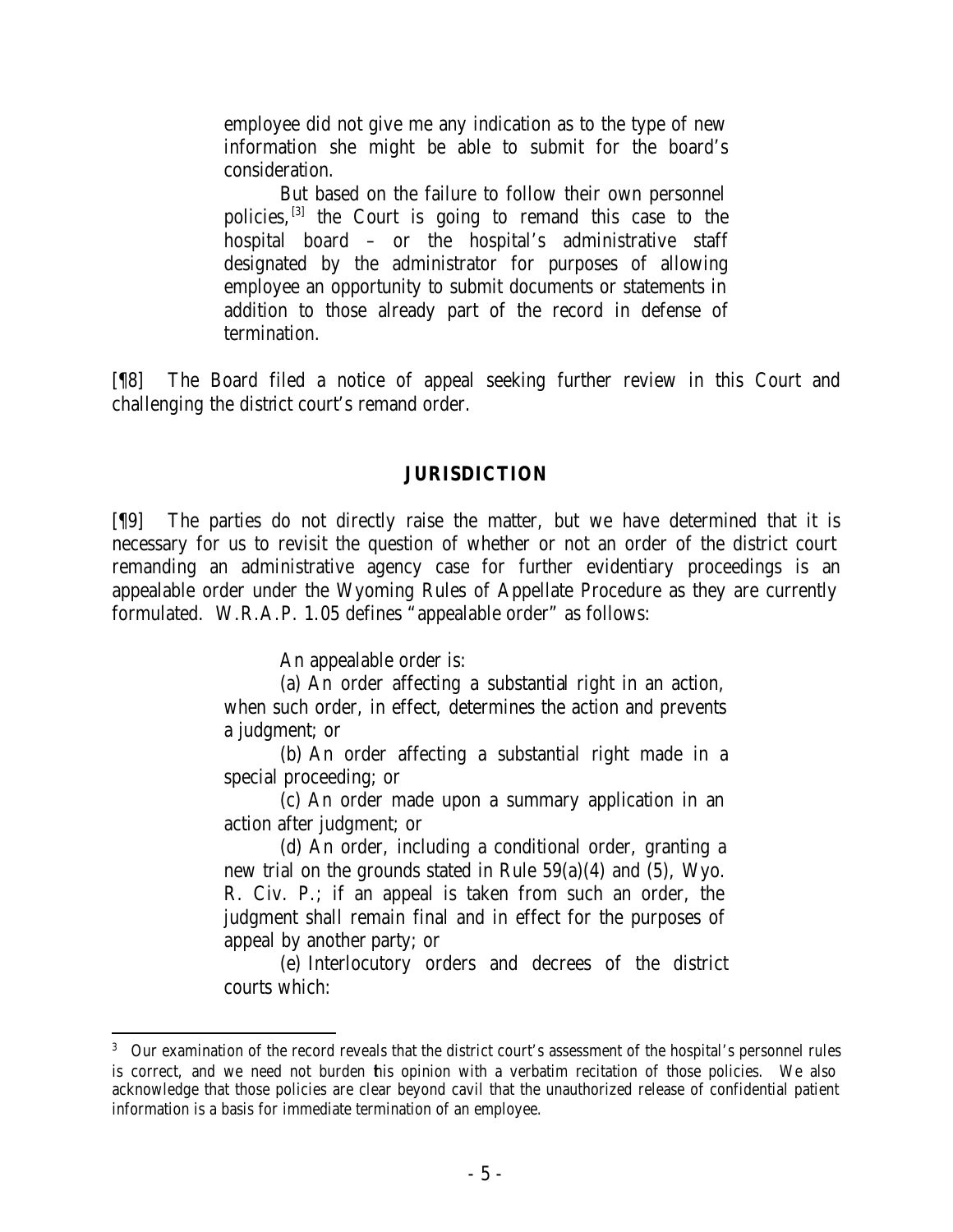(1) Grant, continue, or modify injunctions, or dissolve injunctions, or refuse to dissolve or modify injunctions; or

(2) Appoint receivers, or issue orders to wind up receiverships, or to take steps to accomplish the purposes thereof, such as directing sales or other disposition of property.

(See Rule 13 for additional guidance on review of interlocutory orders.)

[¶10] In *Big Horn County Commissioners v. Hinckley*, 593 P.2d 573, 577 (Wyo. 1979) (citing *Arp v. State Highway Commission*, 567 P.2d 736, 738-39 (Wyo. 1977) and W.R.A.P. 1.05), we opined:

> Turning first to Hinckley's jurisdictional contentions, this court previously denied Hinckley's motion to dismiss. This motion, which is renewed here, is premised on the belief that the district court's order--remanding the case to the Board for a hearing on necessity and other issues--is not a final order under Rule 1.05, W.R.A.P., and our holding in *Arp v. State Highway Commission*, Wyo., 567 P.2d 736 (1977). We determined previously, and now hold, that the district court's order affects a substantial right of the Board and prevents a judgment in favor of the Board's establishment of a road by prescription under § 24-1-101, supra. It is, therefore, a final appealable order under Rule 1.05(1), W.R.A.P.

[¶11] At the time the *Hinckley* decision was published, the mission of W.R.A.P. 1.05 was to define a "final order" and it provided:

> A final order is: (1) an order affecting a substantial right in an action, when such order in effect determines the action and prevents a judgment; (2) an order affecting a substantial right, made in a special proceeding, or upon a summary application in an action, after judgment; (3) an order, including a conditional order, granting a new trial on the grounds stated in Rule 59 (a) (4) and (5), W.R.C.P.; if an appeal is taken from such an order, the judgment shall remain final and in effect for the purposes of appeal by another party.

572-577 Wyo. Reporter, Rules Section, XXXV (1978).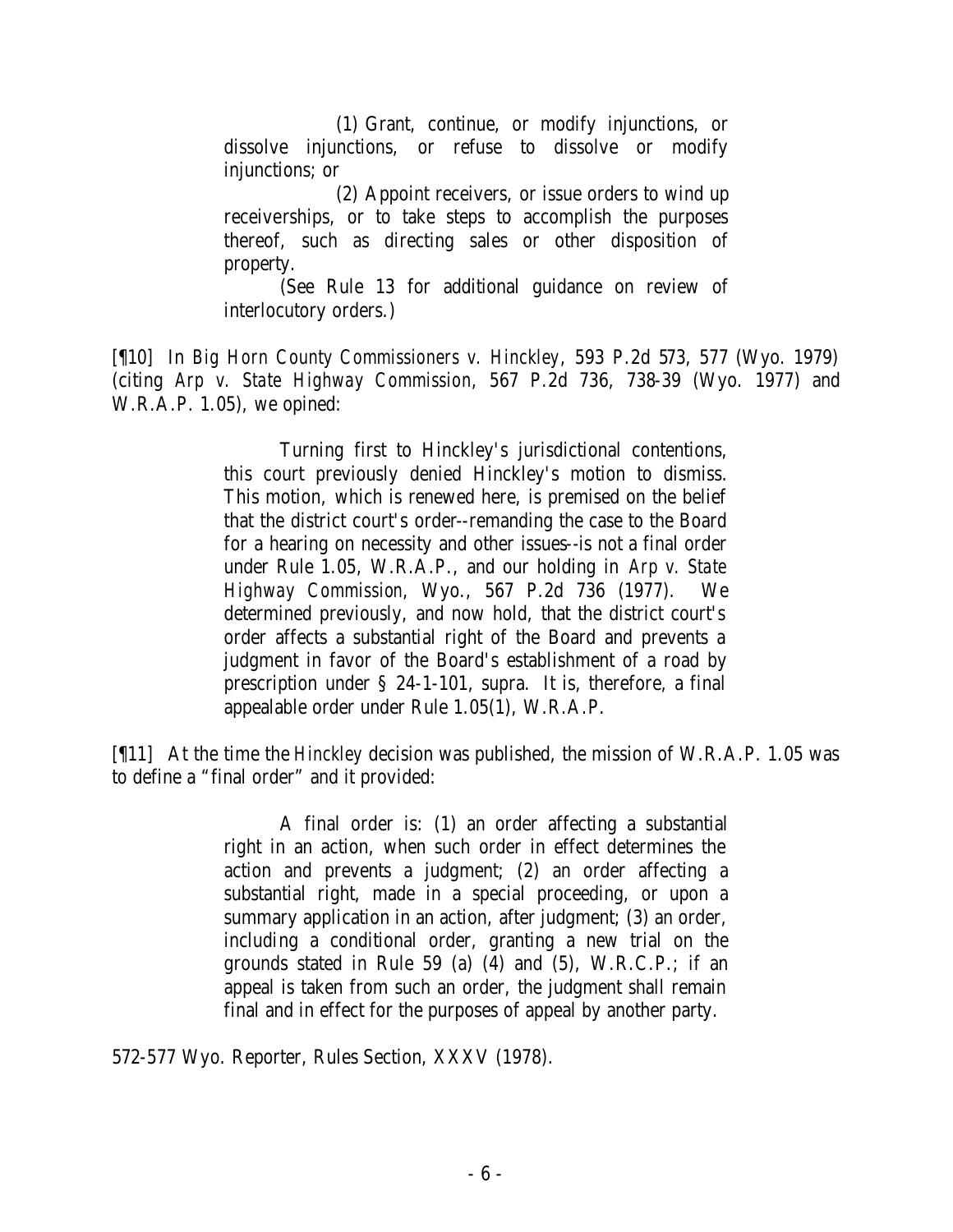[¶12] The 1992 amendments to the appellate rules discontinued the long-established reliance on the concept of a "final order" in favor of reliance on the more flexible concept of an "appealable order." In addition, those amendments gave full recognition to the Court's practice of granting writs of certiorari by adopting Rule 13. The comments, which accompanied the initial publication of that rule, were these:

> Comment: This rule represents a major departure from the former rules. It encompasses former Rule 13, but it also provides for interlocutory appeals. It does reflect the practice of the Supreme Court with respect to Writs of Certiorari, but specific procedures are provided for accomplishing the petition. The discretion is vested in the reviewing court as distinguished from the certification procedure in which the discretion of the trial court is addressed initially.

823-832 Wyo Reporter, Rules Section, CII-CIII (1992).

[¶13] It is our conclusion that our state system is now different from that instituted in the federal courts where remand orders similar to those at issue here are appealable as "final orders." *See Forney v. Apfel*, 524 U.S. 266, 118 S.Ct. 1984, 1986-88, 141 L.Ed.2d 269 (1998). However, because of the delay caused by such appeals, they are rare even in the federal system. III Richard J. Pierce Jr., *Administrative Law Treatise*, §18.1 at 1324 (4<sup>th</sup>) ed. 2002).

[¶14] W.R.A.P. 12.09(d) provides:

(d) The district court may, in its discretion, remand the case to the agency for proceedings in accordance with the direction of the court. The district court shall enter judgment reversing, vacating, remanding or modifying the order for errors appearing on the record.

[¶15] That rule invests the district court with discretion to remand an administrative action to the agency for additional proceedings if that is the appropriate remedy under the circumstances. We conclude that the district court exercised its discretion prudently in this matter.

[¶16] We hold that a judgment of the district court remanding an administrative proceeding to the agency for further proceedings is not an appealable order under W.R.A.P. 1.05. In those rare instances where review is deemed necessary because of the spectre of "irreparable harm" (or something of similar magnitude), Rule 13 is available as a safety valve, within the sound discretion of this Court. In this instance we will dismiss the appeal, but at the same time we have undertaken to treat the appeal as a petition for